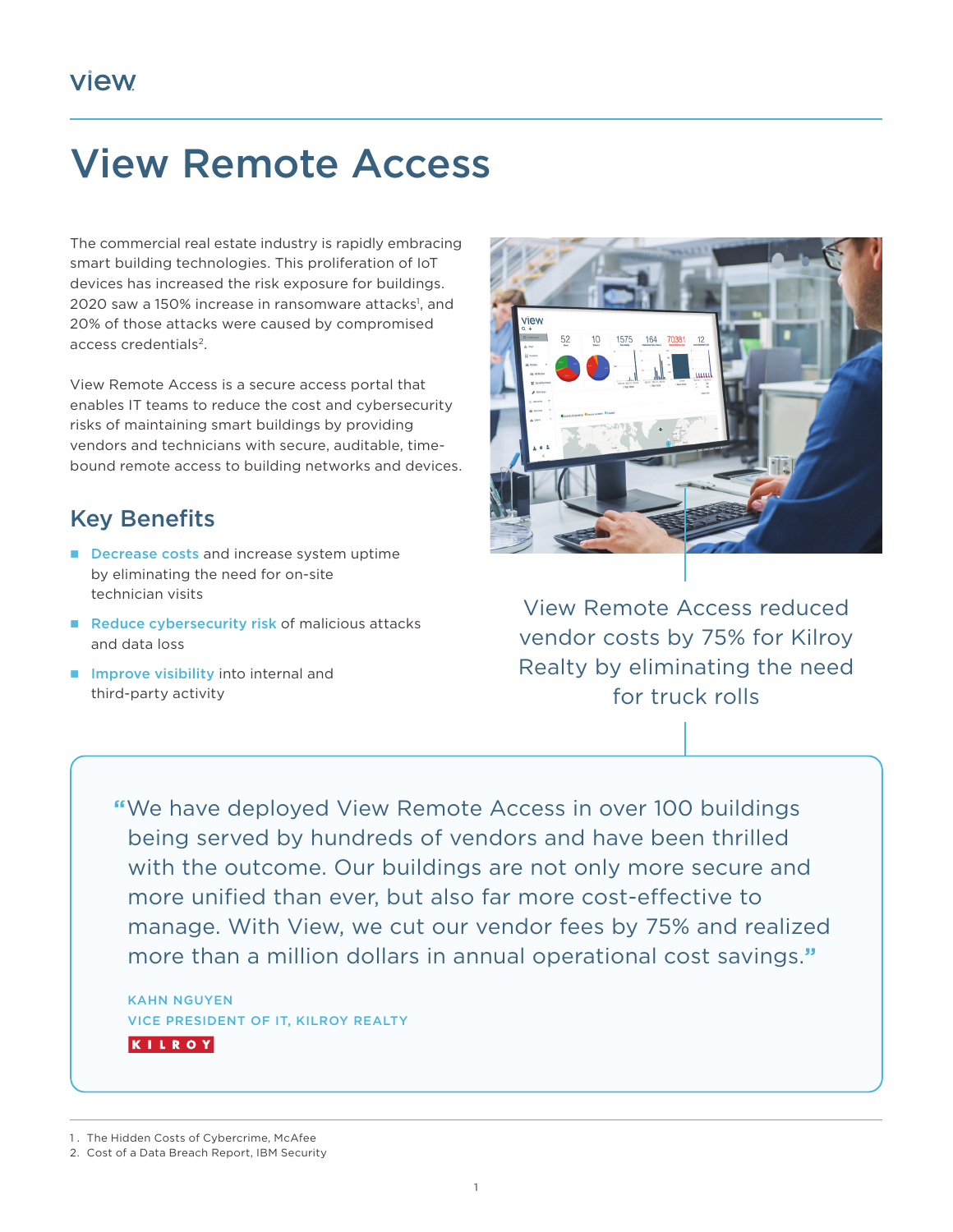## Maximum visibility and control

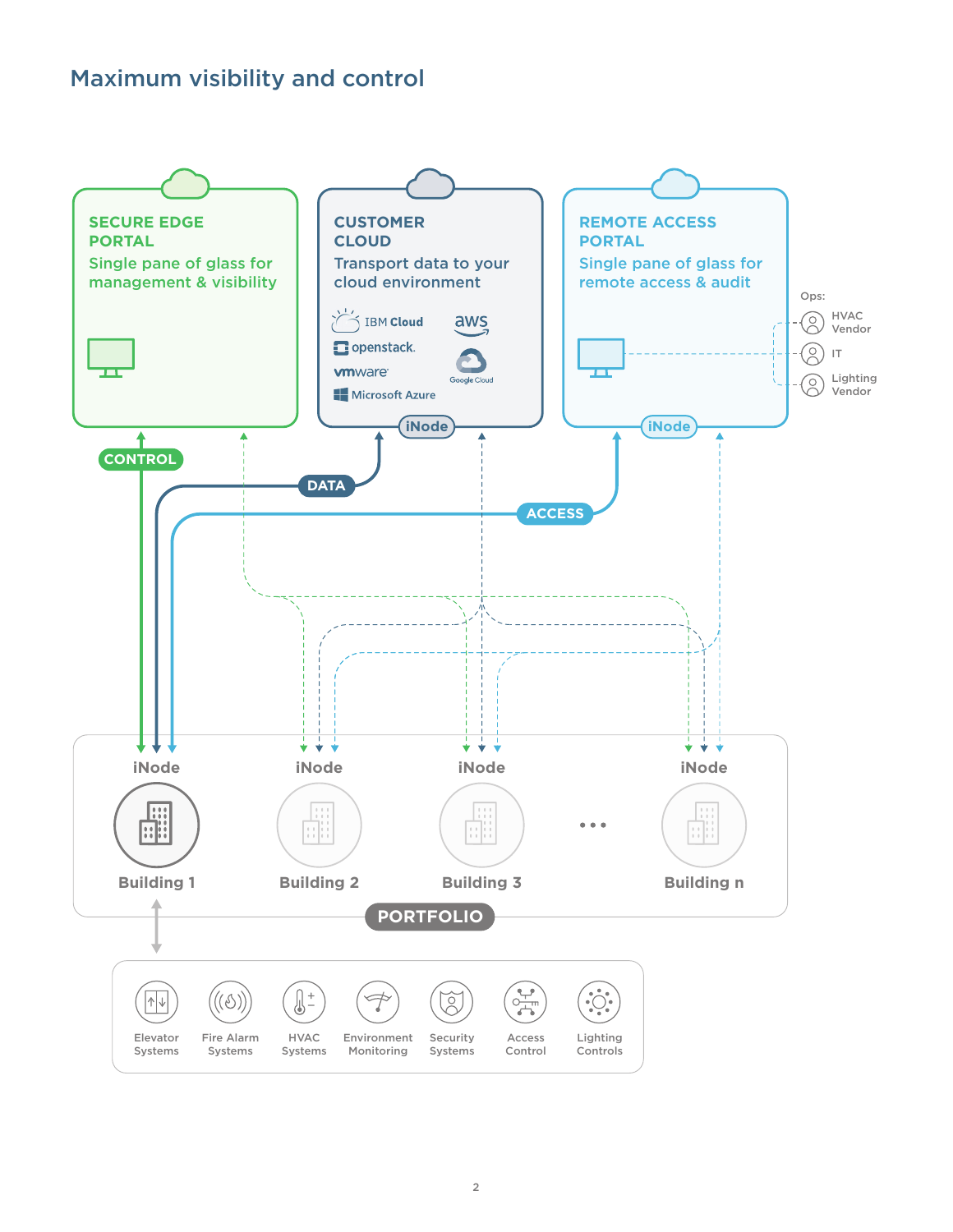# Key features

Agentless mobile-friendly access — simple access for vendors and technicians from any device with no software download or installation required

Centralized identity and policy management role-based access control, hierarchical groups, SSO integration, and two-factor authentication, authorization and accounting

Support for multiple communication protocols and legacy systems — HTTPS, HTTP, RDP, SSH, and elastic cloud VDI instances and Azure Bastion hosts for broad compatibility

Comprehensive visibility and audit trails — continuous centralized monitoring, on-demand reporting of detailed access logs, and full audit trails

### Next-generation security from building to cloud

View Remote Access runs on View Secure Edge, which enables the transport of data from building to cloud for centralized management, control, and visibility. Remote Access customers also benefit from the following features of Secure Edge.

### OT & IoT Service

- Zero touch provisioning
- Automatic many-sites-to-many-cloud secure connections
- 802.1Q VLAN support
- **Edge Firewall-as-a-Service**
- **Web application firewall**
- Advanced tunnel firewall: granular, 7-tuple rules, independent app and sensor traffic control
- Advanced alerts
- Data diode
- Device & asset discovery services
- $\blacksquare$  High availability & load balancing at the edge
- One-arm mode

### **Security**

- Zero-trust network architecture
- Hardened OS
- Trusted platform module hardware
- **BIOS trusted boot verification**
- X509v3 certificate based mutual authentication with automatic rotation, renewal, and revocation
- AES-256 encryption in transit and at rest
- **Two-factor auth**
- Remote management of security patch delivery
- **SIEM** integration support

### Edge Application Environment

- Cloud-based container orchestration
- Support for Docker, Azure and AWS repository
- DHCP/NTP/DNS servers
- **Foghorn**
- Edge Service Marketplace for data & automation applications
- $\blacksquare$  Support for custom applications
- Comprehensive application observability, data security and governance

- Third party PEN tested by BishopFox and Truvantis
- **Meets Google's device certification** for digital buildings
- Real Estate Cyber Consortium approved technology

### Certifications Hardware & Virtualization

- RS232, RS482/485
- RJ45 ethernet
- 4G/LTE/5G support
- 1 RU form-factor
- **Fanless**
- AWS, Azure, VMware ESXi 6.X, 7.X, GCP, Openstack
	- Min 4GB RAM, 2 VCPU, 10GB disk